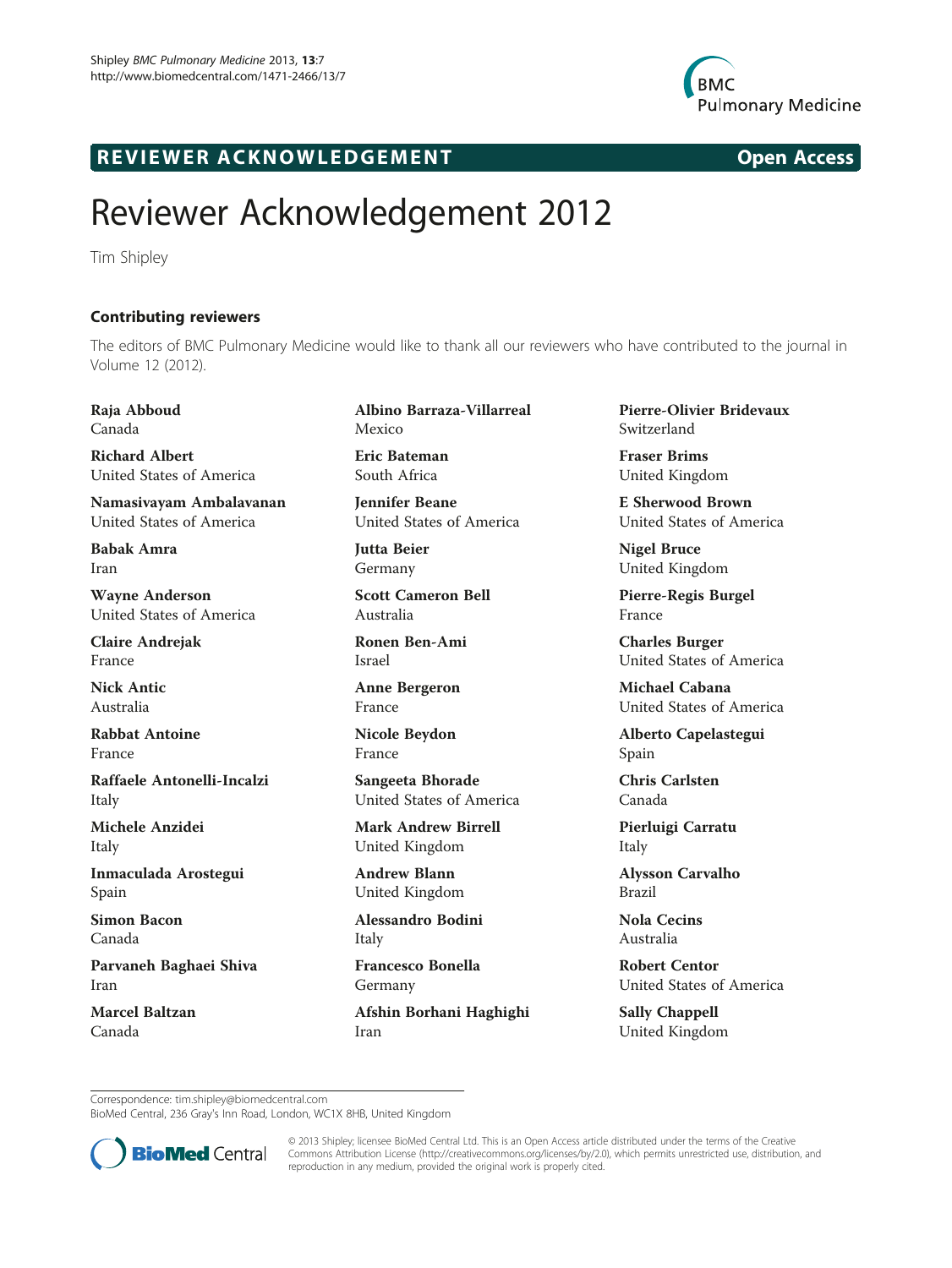Niels Chavannes Netherlands

Kazuo Chin Japan

Young-Jae Cho Korea, South

Seockhoon Chung Korea, South

Catia Cilloniz Spain

Michal Ciurzynski Poland

Christian Clarenbach Switzerland

Jennifer Cleland United Kingdom

Stephen Michael Clift United Kingdom

Marco Contoli Italy

Richelle Cooper United States of America

Antonio Corrado Italy

Dirceu Costa Brazil

Tim Counihan Ireland

Peter Alan Coventry United Kingdom

Jenette Creaney Australia

Ernesto Crisafulli Italy

Elliot Crouser United States of America

Manuela De Sario Italy

Lorenzo Del Sorbo Canada

Christophe Delclaux France

Marion Delcroix Belgium

Pieter Depuydt Belgium

Fabiano Di Marco Italy

Gilda Diaz-Fuentes United States of America

Duilio Divisi Italy

Ilgaz Dogusoy Turkey

Mark Dransfield United States of America

Eric Duiverman Netherlands

Marzia Duse Italy

Georgie Eapen United States of America

Tanja Effing Australia

Nuha El Sharif Israel

Souheil El-Chemaly United States of America

Scott Evans United States of America

Vicenç Falcó Spain

Raymond Farah Israel

Charles Feldman South Africa

Anderson Ferreira Brazil

Filippo Fimognari Italy

Ellen Freiberger Germany

Manabu Fujimoto Japan

Leonello Fuso Italy

Jinming Gao China

Judith Garcia-Aymerich Spain

Giancarlo Garuti Italy

Ada Gastaldi Brazil

Jose Gereda Peru

Cristina Ghiciuc Romania

Sudip Ghosh United Kingdom

Irma Godoy Brazil

Tomasz Golczewski Poland

Michel Gonzalez Switzerland

Renee Goodwin United States of America

Alissa Greenberg United States of America

Bogdan Grigoriu Romania

Francisco Gude Spain

Amund Gulsvik Norway

Lida Hariri United States of America

Naoki Hasegawa Japan

Gilles Hejblum France

Adam Hill United Kingdom

Kylie Hill Australia

Lan Ho-Pham Viet Nam

Gary M. Hunninghake United States of America

Masakazu Ichinose Japan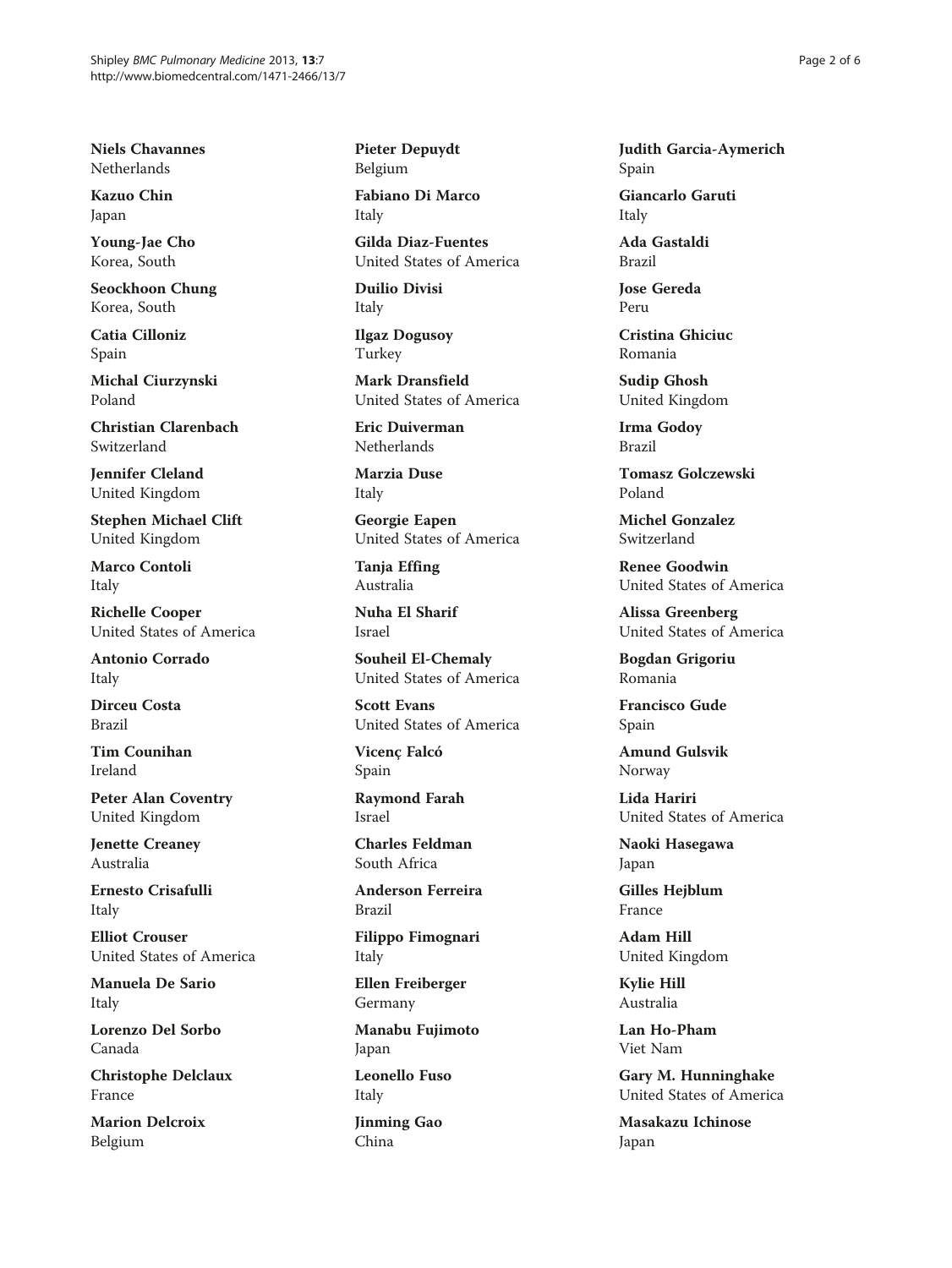Giuseppe Insalaco Italy

Moshe Israeli Israel

Patricia Jackson United States of America

Matthew Jankowich United States of America

Susan Janson United States of America

Thomas Janssens Belgium

Sanja Jelic United States of America

Dennis Jensen Canada

Zhi-Cheng Jing China

Eun-Kyeong Jo Korea, South

Paul Jones United Kingdom

Manuela Joore Netherlands

Tamilarasu Kadhiravan India

John Kalbfleisch United States of America

Edward Kaplan United States of America

Alan Kaplan Canada

Pinar Karaca-Mandic United States of America

Dan Stieper Karbing Denmark

Mahzuz Karim United Kingdom

Wilfried Karmaus United States of America

Steven Kawut United States of America

Clive Kelly United Kingdom Klaus Kenn Germany

Nicholas Kenyon United States of America

Huib Adrianus Marie Kerstjens Netherlands

Edward Kerwin United States of America

Steven Kesten United States of America

Farrah Kheramand United States of America

Gopi Khilnani India

Kozui Kida Japan

Dalokay Kilic Turkey

Victor Kim United States of America

Greg King Australia

Takeharu Koga Japan

Konstantinos Kostikas Greece

Antonia Koutsoukou Greece

Rafal Krenke Poland

Eva Kriegova Czech Republic

Stefania La Grutta Italy

Annabelle Lao Philippines

Zorica Lazic Serbia

Annemarie Lee Australia

Adamantia Liapikou Greece

Shu-Min Lin Taiwan

Thomas Lincoln United States of America

William Linn United States of America

Thiago Lisboa Spain

Carl Llor Spain

Jose Luis Lopez-Campos Spain

Fabrizio Luppi Italy

Alex Mackay United Kingdom

Toby Maher United Kingdom

Nicola Makhoul Israel

Mario Malerba Italy

Patrick Mallia United Kingdom

David Mannino United States of America

Alessandro Marcon Italy

Beatriz Martinez Colombia

Joseph Massaro United States of America

Stefan Matecki France

Henryk Mazurek Poland

David McAllister United Kingdom

Eamon McGreal United Kingdom

Maureen Meade Canada

Keith C. Meyer United States of America

Paul Mills United States of America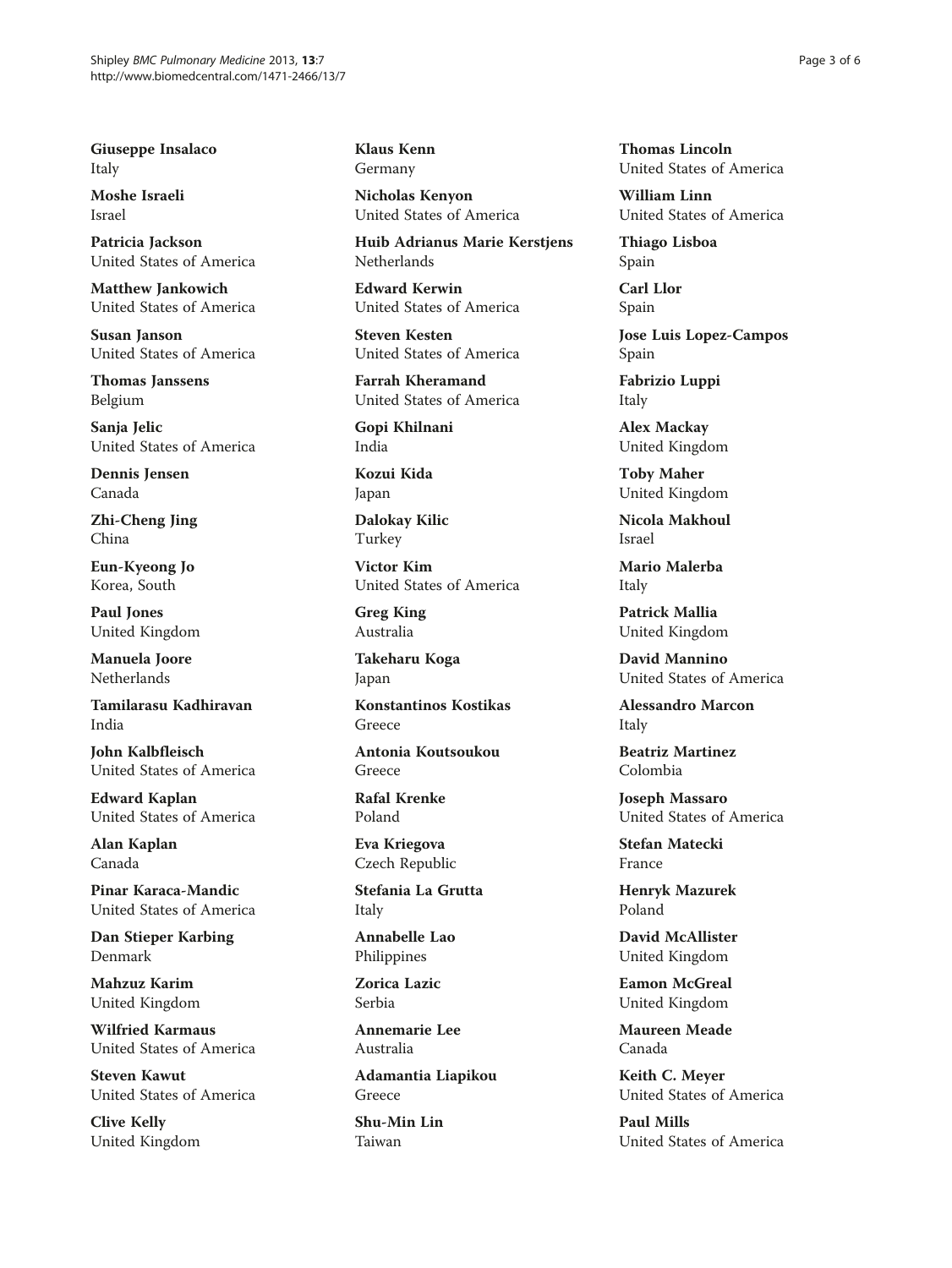Massimo Miniati Italy

Oswald Monique France

Frank Moosig Germany

Aart Nicolaas Mudde Netherlands

Desmond Murphy Ireland

Patrick Murphy United Kingdom

Lynne Murray United Kingdom

Kristiaan Nackaerts Belgium

Takahide Nagase Japan

Luis Nannini Argentina

Stefano Nava Italy

Gabriele Nicolini Italy

Ulrica G Nilsson Sweden

Anna Nolan United States of America

Imre Noth United States of America

George Ntoumenopoulos United Kingdom

Yasushi Obase Japan

Toru Oga Japan

Peter Pare Canada

Sairam Parthasarathy United States of America

Mical Paul Israel

Dmitri Pechkovsky Canada

Rodrigo Pedrosa Brazil

Jesus Perez-Gil Spain

Matthew Peters Australia

Enrique Piacentini Spain

Sara Piciucchi Italy

Escribano Pilar Spain

Leonardo Pinto Brazil

Amanda Piper Australia

Francesco Pistelli Italy

Massimo Pistolesi Italy

Celeste Porsbjerg Denmark

Milo Puhan United States of America

Bo Qiang United States of America

Xiaoqun Qin China

Philip Quanjer Netherlands

Jennifer Quint United Kingdom

Madeleine Rådinger Sweden

Felix Ram New Zealand

Salmo Raskin Brazil

Emer Reeves Ireland

Nichole Reisdorph United States of America

Stephen Rennard United States of America Nicolas Roche France

Eva Rönmark Sweden

Russell Rosenberg United States of America

Andras Rosztoczy Hungary

Paola Rottoli Italy

Bruce Rubin United States of America

Lewis Rubin United States of America

Gregg Ruppel United States of America

Taria Saaresranta Finland

Eduardo Sada Moldova

Mohsen Sadatsafavi Canada

Sejal Saglani United Kingdom

Qayyim Said United States of America

Umadevi Sajjan United States of America

Cesare Saltini Italy

Adriana Salvaggio Italy

Katerina Samara Greece

Manuel Sanchez Luna Spain

Scott Sands United States of America

Mario Santini Italy

Pierachille Santus Italy

Bipin Savani United States of America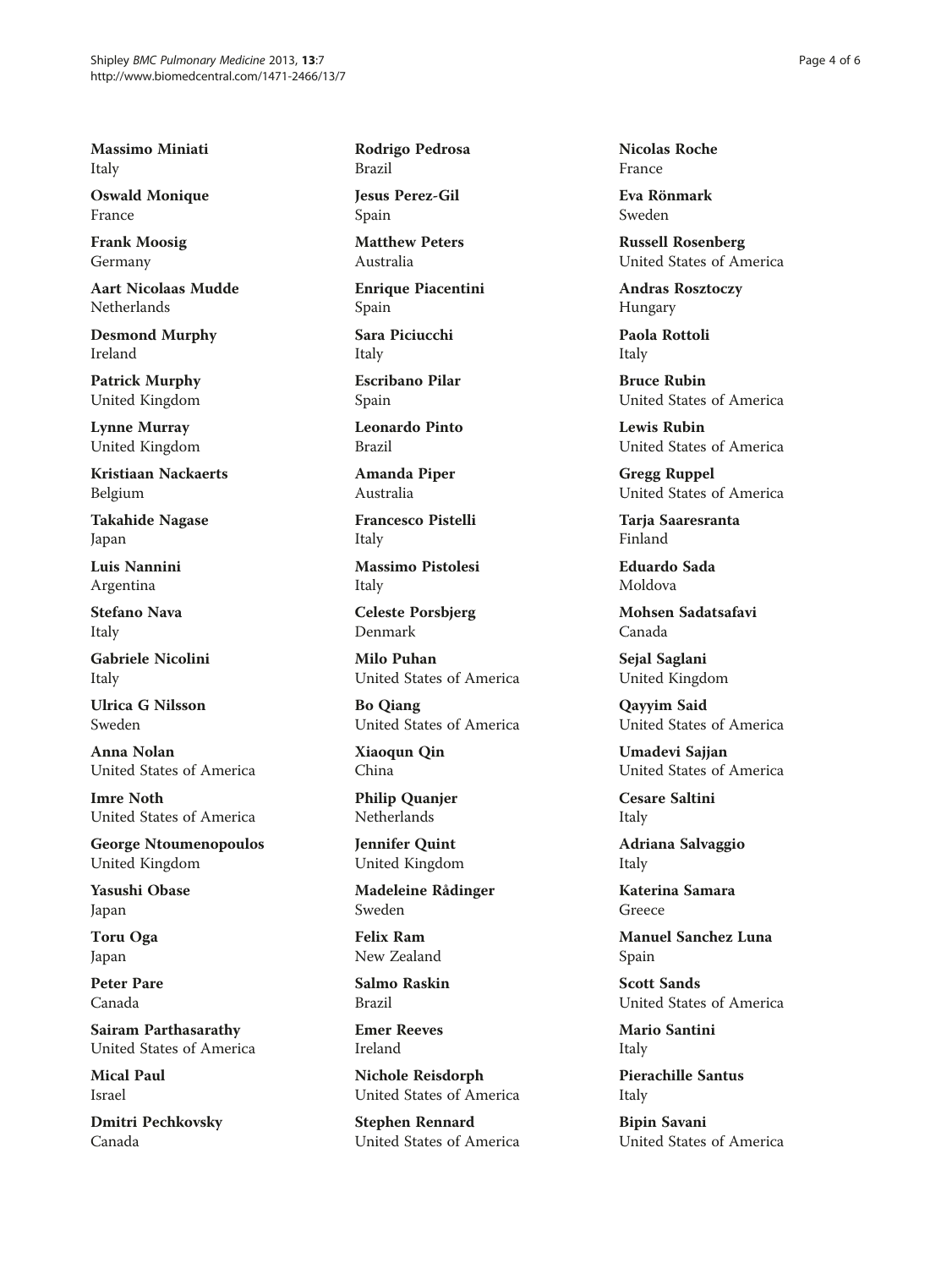Simone Scarlata Italy

Andreas Schmiedl Germany

Terence Seemungal Trinidad and Tobago

Bulent Enis Sekerel Turkey

David Serisier Australia

Ajanta Sharma India

Avi Shimony Israel

Andrew Shorr United States of America

Nikos Siafakas Greece

Jodie Simpson Australia

Richard Sinert United States of America

Dave Singh United Kingdom

Valérie Siroux France

Peter Sly Australia

Eric Snyder United States of America

Lely Solari Peru

Jinwoo Song United States of America

Akshay Sood United States of America

Banchob Sripa Thailand

Jayne Standley United States of America

Richard Stanford United States of America

Frauke Stanke Germany

Alistair Stewart New Zealand

Kerstin Ström Sweden

Cecilie Svanes Norway

Dirk Taeger Germany

Vin Tangpricha United States of America

Claudio Tantucci Italy

Ariel Tarasiuk Israel

Robert Tarran United States of America

Sadatomo Tasaka Japan

Pierre Tattevin France

Michiel Thomeer Belgium

Bruce Thompson Australia

Neil Thomson United Kingdom

Rossella Tomaiuolo Italy

Arzu Topeli Turkey

Roberto Torchio Italy

Josh Torgovnick United States of America

Giorgio Treglia Italy

Robert Tulloh United Kingdom

Alice Turner United Kingdom

Argyris Tzouvelekis Greece

Bruce Uhal United States of America Françoise Van Bambeke Belgium

Thys van der Molen Netherlands

Kris Vanhaecht Belgium

Jan Vercoulen Netherlands

Andrew Vickers United States of America

Fotios Vlastos Greece

Claus Vogelmeier Germany

Karin Vonbank Austria

Claire Wainwright Australia

Eugene Haydn Walters Australia

Julia Walters Australia

Jann-Yuan Wang Taiwan

Tsu-Nai Wang Taiwan

Mark Weatherall New Zealand

Michael Weaver United States of America

Christian Wejse Denmark

Kristin Wickens New Zealand

Renda Wiener United States of America

Ed Wilson United Kingdom

Sandra Wilson United States of America

Tibor Wittmann Hungary

Daniel Wolff Germany